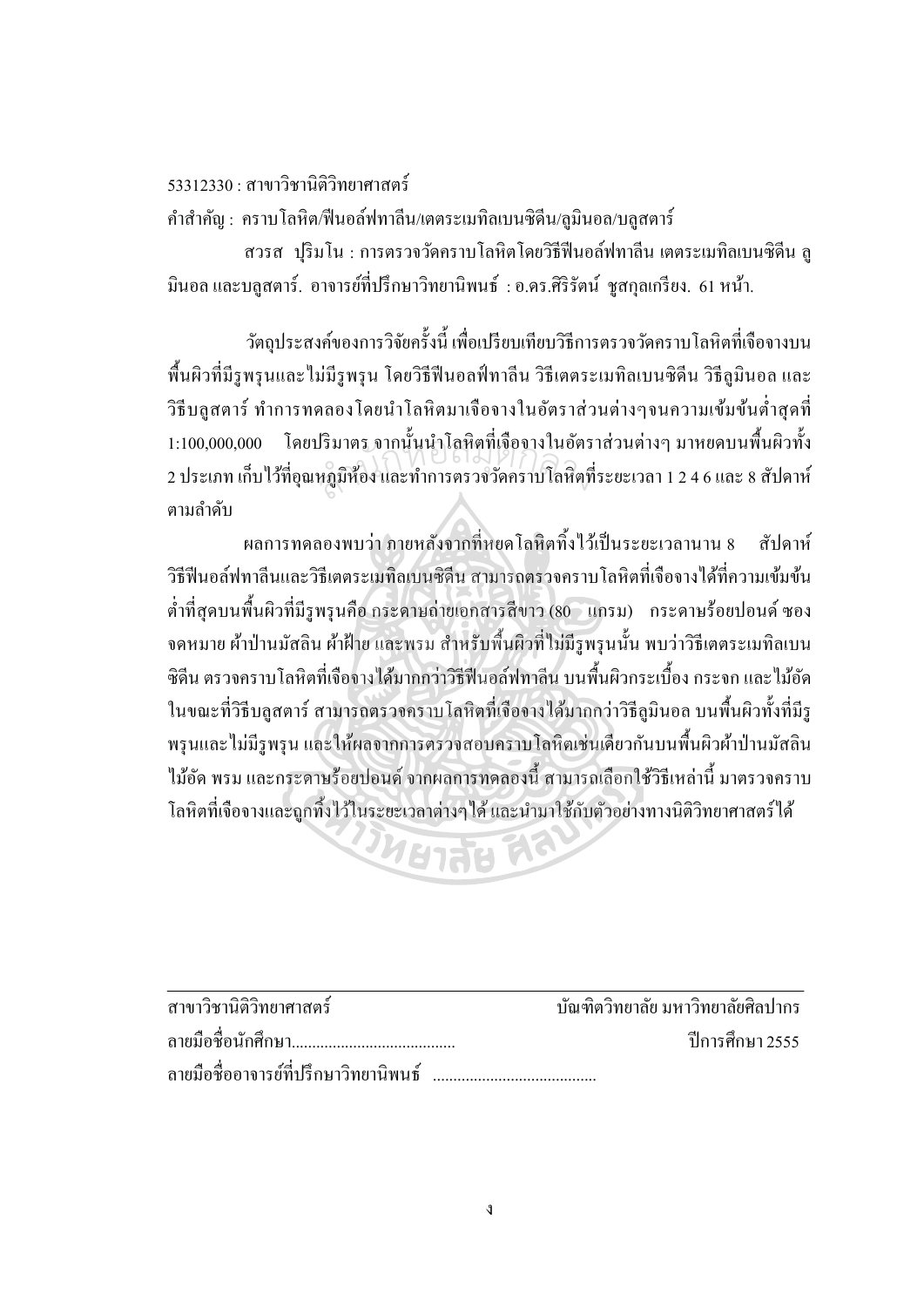53312330 : MAJOR : FORENSIC SCIENCE KEY WORD : BLOODSTAIN/PHENOLPHTHALEIN/TETRAMETHYLBENZIDINE/LUMINOL/ BLUE STAR

SAWAROD PURIMANO : DETECTION OF BLOOD STAIN BY PHENOLPHTHALEIN TEST, TETRAMETHYLBENZIDINE TEST, LUMINOL TEST AND BLUE STAR TEST. THESIS ADVISOR : SIRIRAT CHOOSAKOONKRIANG, Ph.D.. 61 pp.

The objective of this study was to carry out a comparison study of the methods used for the detection of diluted blood stain on various types of surfaces. The methods of detection were the phenolphthalein test, the tetramethylbenzidine test, the lumin ol test and the blue-star test. Serial dilution of blood were made in distilled water to the dilution of 1:100,000,000 v/v before applying onto the substrates. The samples of blood stain were kept at ambient temperature for one week to eight weeks and were taken for testings after each week.

After 8 weeks, the blood stain of the lowest concentration on porous surfaces such as photocopying (80 gram), bond paper, envelope, linen cloth, cotton and carpet, can be detected by the phenolphthalein and tetramethylbenzidine methods. However, for the samples of blood stain on non-porous surfaces such as ceramic tile, glass and plywood, better results were obtained from the tetramethylbenzidine test as compared to the phenolphthalein test. On porous and non-porous surfaces, the blue-star method can detect blood stain in higher dilution samples than those tested by the luminol method. Both methods gave similar results for the samples on linen cloth, plywood, carpet, and bond paper. The results demonstrated that the methods tested were possible options for the detection of diluted blood stain deposited on the substrates for different times and they can be applied to forensic samples. i), bond paper, envelope, linen cloth, cottoi<br>d tetramethylbenzidine methods. However,<br>uch as ceramic tile, glass and plywood, bet<br>est as compared to the phenolohthalein i



Program of forensic science<br>
Student's signature<br>
Student's signature<br>
Craduate School, Silpakorn University<br>
Craduate School, Silpakorn University<br>
Crademic Year 2012 Student's signature ........................................ Academic Year 2012 Thesis Advisor's signature ........................................